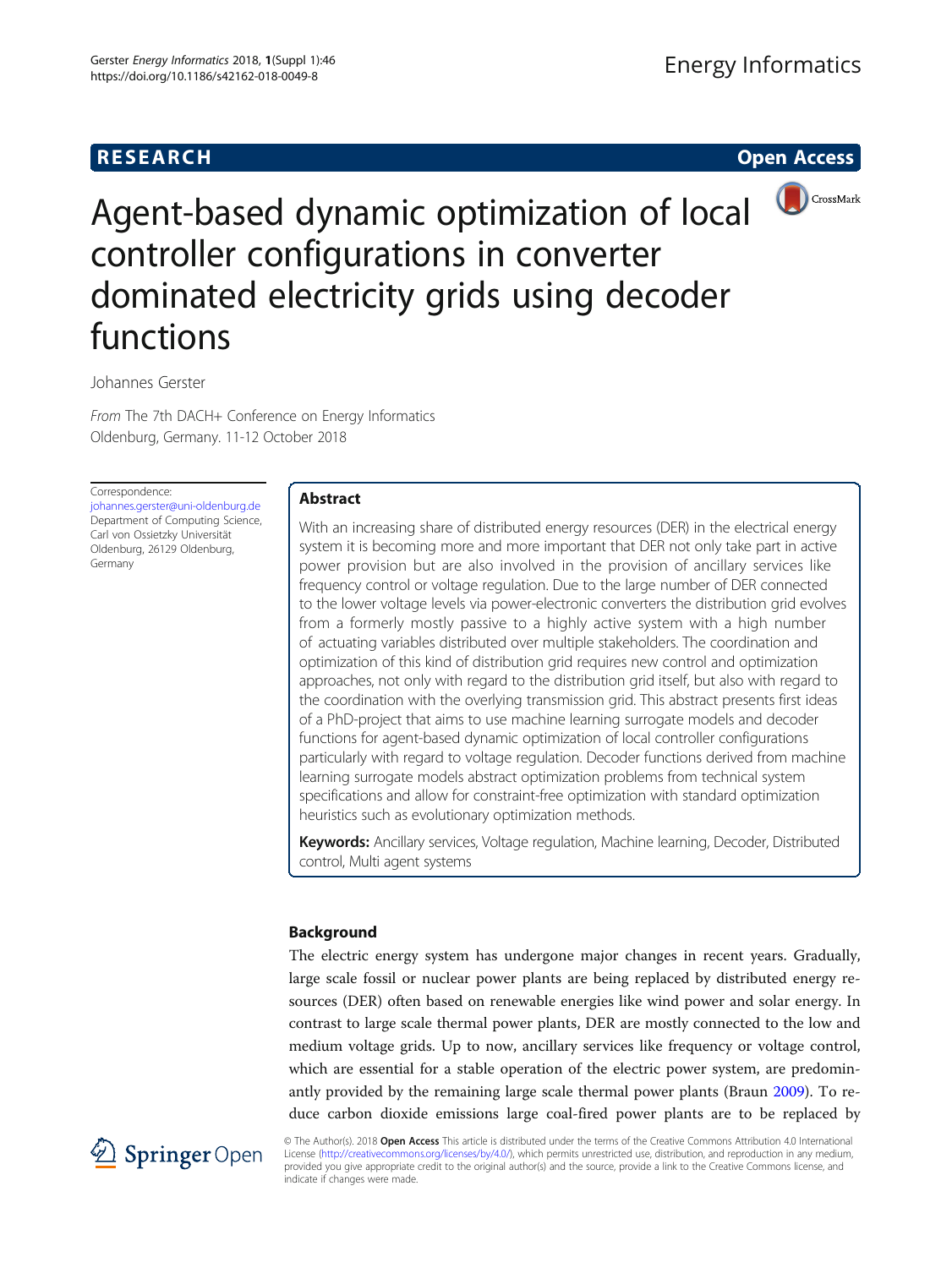further expansion of DER. This makes it increasingly important that DER not only contribute to active power provision, but are also involved in the provision of ancillary services (Deutsche Energie-Agentur GmbH [2012\)](#page-6-0).

DER such as photovoltaic plants or wind turbines are normally connected to the grid via power-electronic converters. In the future converter dominated grid DER must take over ancillary services so far merely provided by large scale power plants (e.g. primary reserve for frequency control or reactive power provision for voltage regulation in the transmission grid). At the same time, DER meet new challenges, which arise from their distributed nature, their connection to the low- and medium voltage grid and the fluctuating and to some extent uncertain supply of wind power and solar energy. Among these challenges are voltage deviations and voltage band violations in the distribution grid, congestion of lines and transformers and a changing dynamic behavior of the power system.

Power-electronic converters are technically capable of providing arbitrary reactive power along with active power as long as current and voltage limitations are met. In Germany, reactive power control capability for low- and medium voltage connected DER is defined in the technical guidelines VDE AR 4105 (low voltage) and the BDEW Medium Voltage Guideline (VDE, FNN [2011](#page-6-0); BDEW Bundesverband der Energie- und Wasserwirtschaft e.V [2008](#page-6-0)). The guidelines define local control characteristics such as  $cos\phi(P)$  or  $Q(U)$  for reactive power supply of converter-connected DER. At the same time, grid operators incorporate new operating equipment to solve voltage balancing problems. This is changing the formerly largely passive distribution grid to an active system with a great number of actuating variables, which have to be coordinated to optimize overall system operation and to avoid controller conflicts (i.e. adverse control actions directed at one or more units based on different control targets and stakeholders) leading to inefficiencies or even instabilities of the system.

The DFG-project "Reliable Operation of Converter-Dominated ICT-Reliant Energy Systems", in the context of which this work is conducted, aims to develop and evaluate a decentralized agent-based control and information exchange structure for grid operation with the help of DER and their coordination with top-level control centers. The main idea is to combine local converter-based control with multi-agent based optimization to form a hybrid control system as depicted in (Fig. [1](#page-2-0)). The converter-based control guarantees real-time behavior and relaxes time constraints for the overlying multi-agent system, which in turn ensures long-term optimization of system operation and controller conflict mitigation by dynamically optimizing the configuration of the local controllers.

For optimization a formal description of the system boundaries is needed. This is typically done by providing constraints next to optimization objectives. For dynamic optimization of controller configurations this approach is not suitable, as it would require the reformulation of the optimization problem each time the system changes, for example when new DER are connected to the system or when the flexibility of an energy unit with regard to one service is temporarily reduced by other higher prioritized services.

A promising approach to deal with dynamic optimization problems is to use a machine learning surrogate model to describe the flexibilities of the underlying systems. A surrogate model is a black-box model that abstracts from the technical model of a complex system and approximates the observable behavior (without the internal causal relations) based on a limited set of sampled data. From the surrogate model a so-called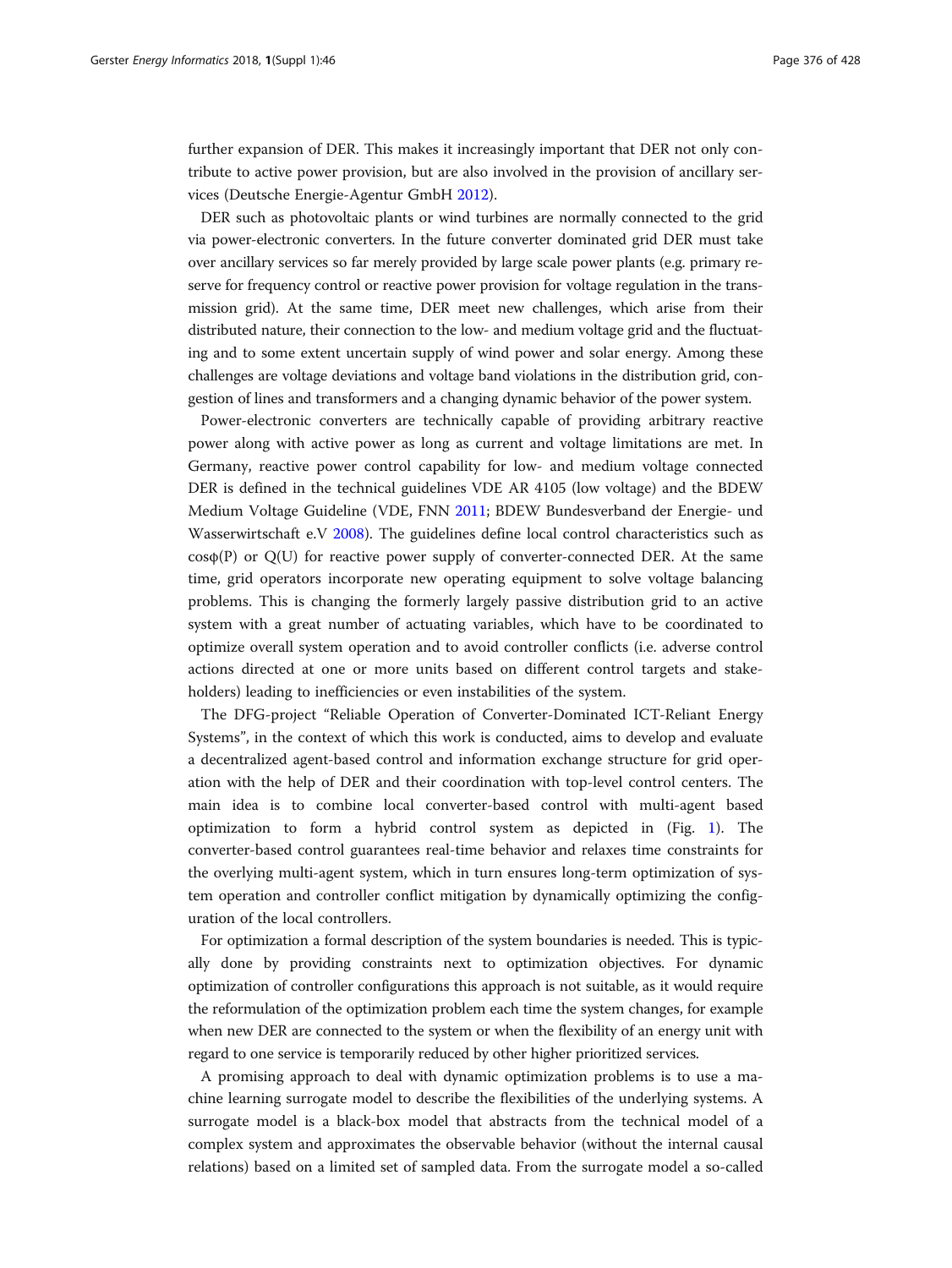<span id="page-2-0"></span>

decoder can be derived, which maps the unrestricted search space to the solution space and thus allows for contraint-free optimization with standard optimization heuristics such as evolutionary optimization methods (Bremer [2015](#page-6-0)).

In the PhD-project presented in this abstract, this approach shall be applied and evaluated for dynamic agent-based optimization of local controller configurations, particularly with regard to voltage regulation in active distribution grids. As mentioned before, the decoder approach does not require the reformulation of the optimization problem when parameters of the underlying system change and is thus more flexible and easier to automate. But still surrogate model and decoder have to be learned resp. derived from scratch in case of system changes, which is computationally expensive and time consuming. Therefore, one main research goal in this PhD-project is to develop a method, which allows for dynamic adoption of surrogate model and decoder to changes in scenario settings.

To allow for the optimization of higher grid levels based on lower level flexibilities, a description of the aggregated flexibilities resp. constraints of downstream entities is required. Therefore, another important research goal is to develop fast training set sampling techniques for ensembles (groups) of DER avoiding the distribution folding problem (the distribution of the sum of independent random variables results from the convolution of the individual random variables) when combining independently sampled training sets from different downstream entities for training aggregated decoders in upstream agents.

## Research questions

As already mentioned in the previous section, the overall objective of the PhD-project presented in this abstract is to answer the following main research question: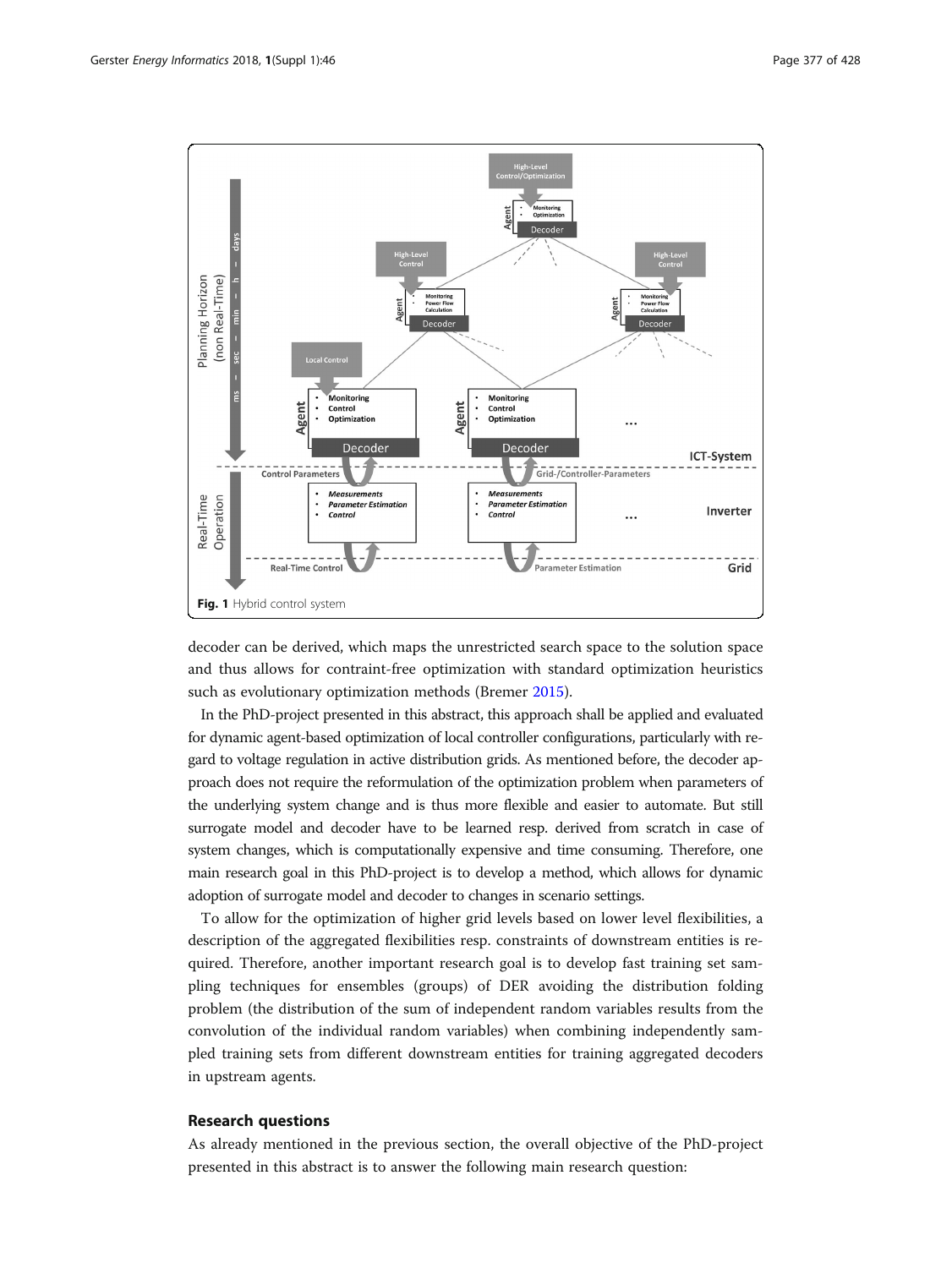(RQ 1) How can decoder functions be used for solving dynamic optimization problems and mitigating controller conflicts in agent-based distributed optimization of local controller configurations?

So far, two important requirements for the applicability of the decoder approach in the above-mentioned use case have been identified: First, sampling strategies for groups of DER are required to enable learning of aggregated flexibilities, which is needed for optimization on different grid levels. Second, methods for an on-line update of decoders are required. These update methods not only allow for fast adjustment to changes in downstream units (e.g. operational state, behavior or commitment to higher priority ancillary services) but also open up the possibility to mitigate controller conflicts by modelling a prioritization of arriving set points from upstream units, rephrase them as restrictions of the feasible regions and finally update the concerned decoder accordingly. From these requirements two sub-research questions have been derived:

(RQ 1.1) How can training sets for surrogate models of aggregated flexibilities from downstream units be sampled avoiding the distribution folding problem, which occurs with the naive approach of combining independently sampled training sets from downstream units?

(RQ 1.2) How can existing surrogate models and decoders be adopted on-line to changes in underlying scenario settings to avoid computationally expensive and time consuming retraining of decoders from scratch?

From the research questions mentioned above two main development objectives (DOs) can be derived: First the development of a fast training set sampling technique for training groups of DER, which avoids the distribution folding problem (DO 1). And as a second development objective, the extension of the decoder approach by a method which allows for updating of decoders based on the mere difference between two successive situations (DO 2). Figure [2](#page-4-0) shows how the DOs fit into the decoder approach. The decoder approach is explained in more detail in the next section.

## Related work

In this section related work from the fields of constraint-free optimization with decoders and agent-based ancillary service provision by DER is presented.

In (Bremer [2015](#page-6-0)) constraint-free optimization with support vector decoders is used for predictive scheduling of energy units. From a methodological perspective, the concept presented in (Bremer [2015\)](#page-6-0) realizes the abstraction from the technical system in several steps (see Fig. [2\)](#page-4-0): First, in a simulation based sampling process for each participating DER a set of example schedules is generated. In a second step, these schedules are not interpreted as time series but as vectors. This allows for a geometric interpretation of the solution space and opens up the possibility to learn the surface boundary, which separates valid from invalid schedules, by means of support vector data description (SVDD). Finally, this type of description offers a possibility to derive a decoder, which maps the unrestricted search space to the restricted solution space, and thus allows for constraint-free optimization. (Fröhling [2017](#page-6-0)) suggests a modified variant of the approach in (Bremer [2015\)](#page-6-0), which allows for the abstract description not only of single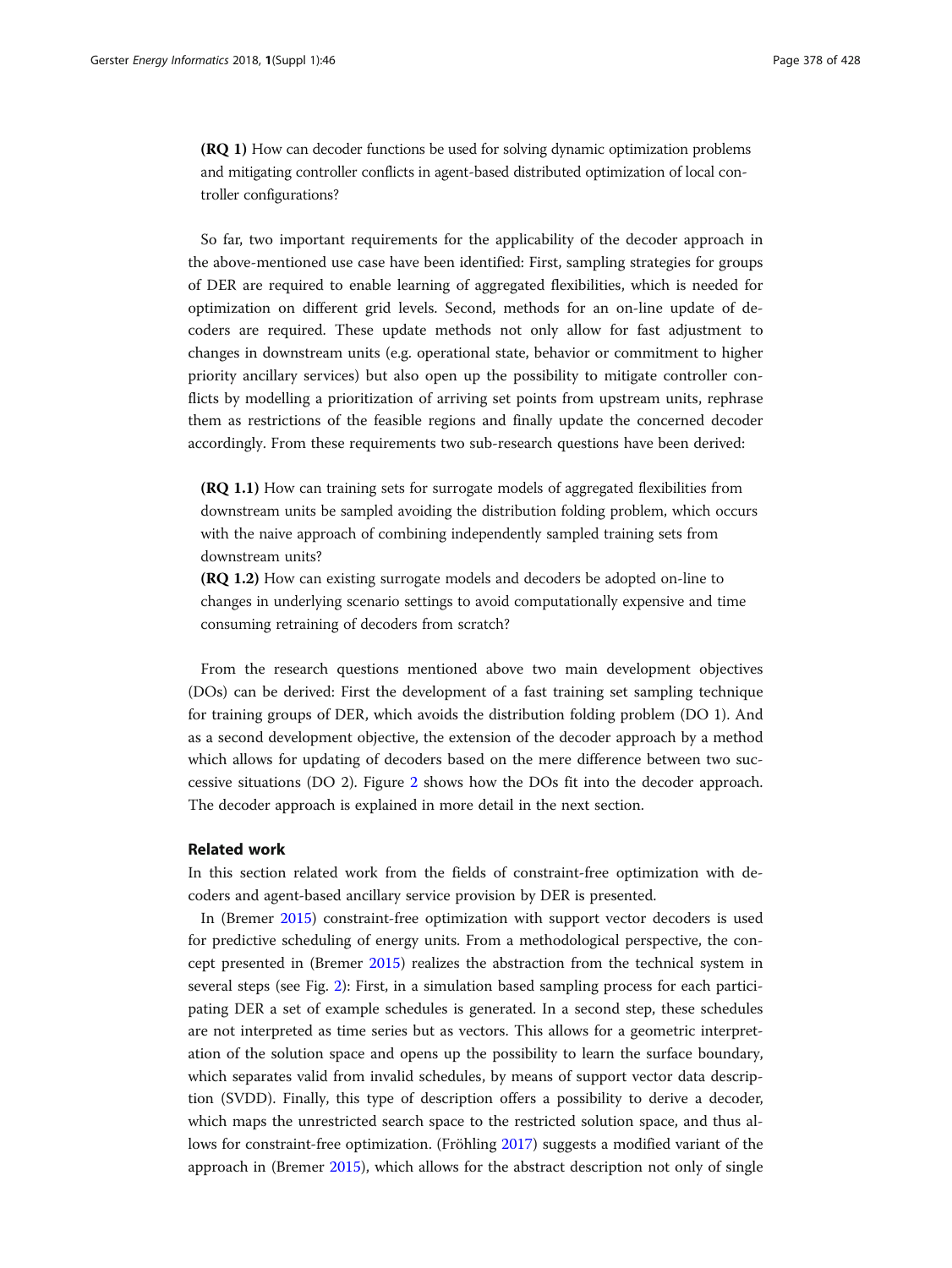<span id="page-4-0"></span>

energy units but also for coalitions of energy units. For this purpose, in (Fröhling [2017](#page-6-0)) an appropriately adapted search space model is developed, the so-called cascade classification model. It consists of a cascade of overlapping low-dimensional feature classifiers taking advantage of the fact that neighboring time steps employ a high correlation and the correlation decreases with increasing distance between two time steps. One problem with this type of search space representation is that so far it lacks an appropriate decoder. Furthermore by exploiting the high correlation between neighboring time steps, the cascade classification model takes advantage of a problem specific property of predictive scheduling, which hinders the applicability to other problem statements. Nevertheless, it is a promising entry point for answering RQ 1.1.

Concerning dynamic adaption to changes in scenario settings (RQ 1.2) a master's thesis was conducted at the Energy Informatics Department of Oldenburg University (Faerber [2018](#page-6-0)). The thesis was originally intended to develop approaches for cutting and combining search space models by the example of predictive scheduling of CHP units and heat pumps. However, it turned out that for the intended use case even small changes in heat demand lead to largely disjunct search space models. The similarity measures for search space models used in the thesis are relevant for RQ 1.2 nevertheless. Regarding RQ 1.2 there exist few approaches for implementing methods for adaptive learning with support vector approaches in general (e.g. (Gieseke et al. [2012](#page-6-0); Laskov et al. [2006\)](#page-6-0)), but for the case of SVDD, comparable support is not yet available. Nevertheless, concepts for incremental learning of SVDD models exist (e.g. (Yin et al. [2014](#page-6-0))) and may be candidates for adaption.

In (Lehnhoff et al. [2013](#page-6-0)) an integrated approach for identifying distributed coalitions of agents representing units capable of providing frequency response reserve is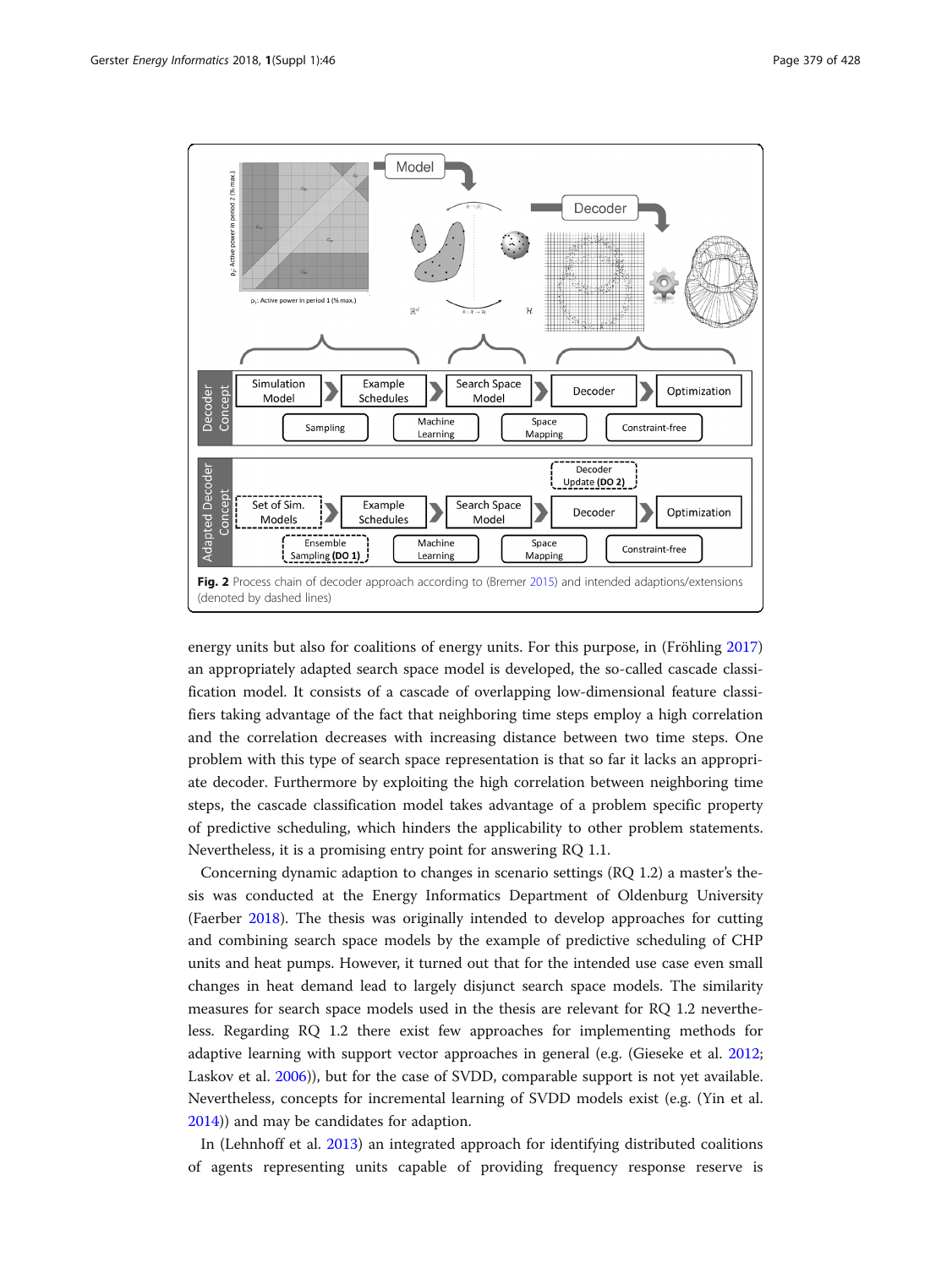introduced. For each participating unit individual droop control parameters are tuned taking into account opportunity costs, device specific reliabilities and small-signal stability of such a coalition. Implications of frequency response for voltage levels are not considered in this paper. In the literature, agent-based approaches for the provision of ancillary services by DER are often discussed in the context of the microgrid concept. Microgrids are distribution systems with DER, storage devices and controllable loads, operated connected to the main power network or islanded, in a controlled, coordinated way (Hatziargyriou [2014\)](#page-6-0). In connected mode, from the grid operators point of view, a microgrid can be regarded as a controlled entity within the power system that can be operated as a single aggregated load or generator and also provide ancillary services for the distribution grid it is connected to (Hatziargyriou [2014\)](#page-6-0). In (Olivares et al. [2014](#page-6-0)) an overview of agent-based concepts applied to microgrid control is provided. The use of decoder functions in optimization of local controller configurations so far has not been discussed in microgrid related literature.

# Methodology

To answer the research questions the following steps are envisaged: In a first step the degrees of freedom of DER usable for frequency and voltage control and possibly conflicting optimization goals are assessed. In a second step simulation models of different types of DER including their power-electronic converters reflecting these degrees of freedom are required. They serve as input for the Ensemble Sampling (DO 1) which is to be added to the decoder approach from (Bremer [2015](#page-6-0)) (see Fig. [2](#page-4-0)). The Ensemble Sampling can be taken as a distributed optimization problem with the objective of optimizing the distribution of instances in the resulting aggregated ensemble training set. To evaluate the distribution of the aggregated training set, suitable metrics have to be found. Candidates for this were identified in (Bremer and Lehnhoff [2018a;](#page-6-0) Bremer and Lehnhoff [2018b\)](#page-6-0). In these articles also two central approaches to overcome the folding problem in ensemble scheduling using a Covariance Matrix Adaption Evolution Strategy (Bremer and Lehnhoff [2018a\)](#page-6-0) and Simulated Annealing (Bremer and Lehnhoff [2018b](#page-6-0)) are proposed. Both are to be investigated with regard to their applicability in a fully distributed approach for example with the distributed optimization heuristic COHDA (Hinrichs and Sonnenschein [2017](#page-6-0)). Work on DO 2 is still at a preliminary stage. A possible first step would be to apply the methods for comparing the similarity between consecutive situations proposed in (Faerber [2018\)](#page-6-0).

The hybrid control system depicted in (Fig. [1](#page-2-0)) and the DOs presented before are to be evaluated by means of co-simulation based computer experiments. The co-simulation framework mosaik (Lehnhoff et al. [2015](#page-6-0)) is intended to be a central component of the evaluation framework and shall be used to couple the MATLAB-based steady-state electricity grid simulator provided by the project partners, the Python-based agent framework aiomas (Scherfke [2014](#page-6-0)) and in a later stage an ICT simulator, which has yet to be defined.

#### Abbreviations

DER: Distributed energy resources; DO: Development objective; RQ: Research question; SVDD: Support vector data description

#### Acknowledgements

This research is conducted at Carl von Ossietzky Universität Oldenburg as part of the project "Reliable Operation of Converter-Dominated ICT-Reliant Energy Systems" funded by the German Research Foundation (DFG) under the